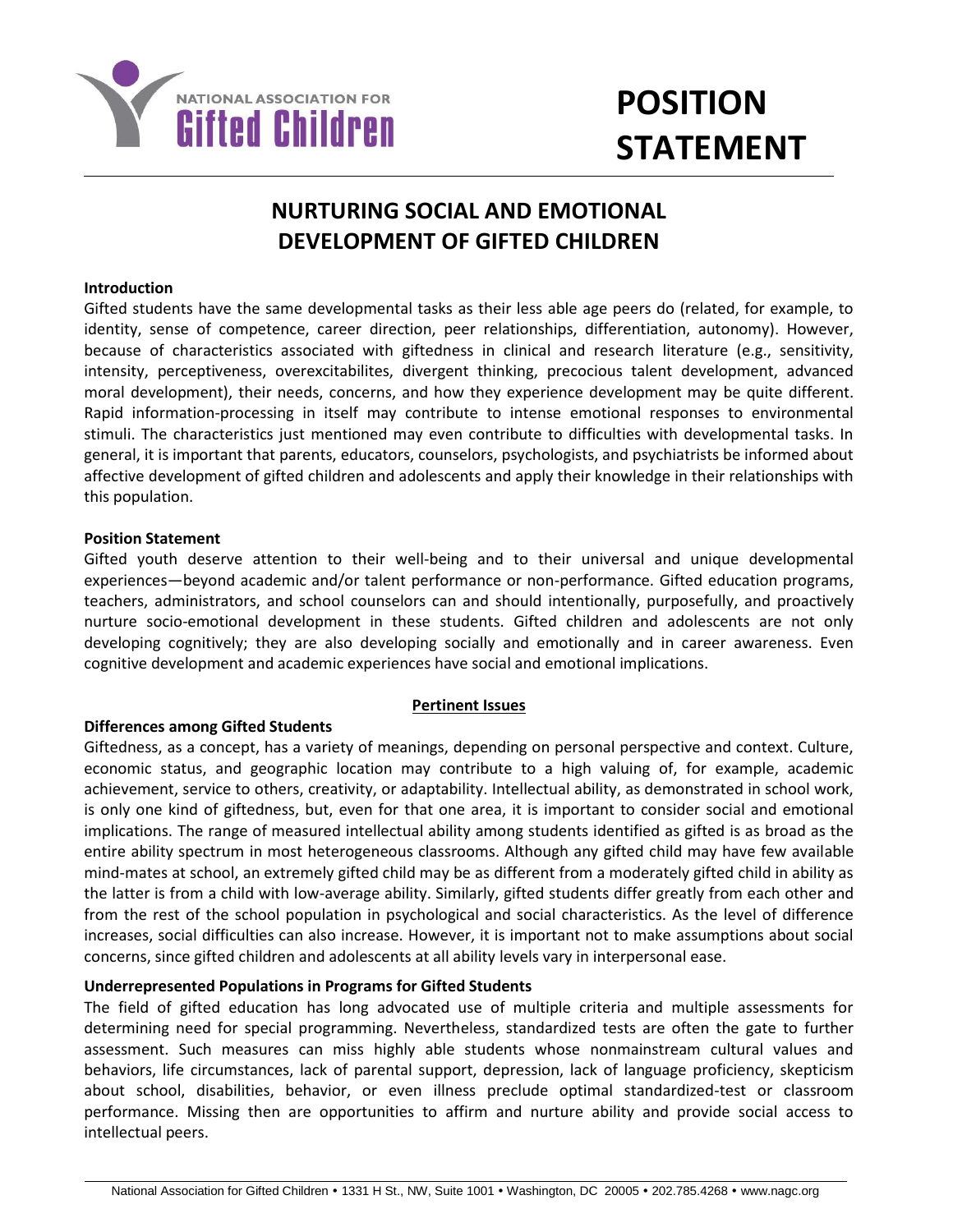Other circumstances have social and emotional implications as well. Unfortunately, even when identified, children often need to fit a program, instead of the program accommodating and addressing developmental needs of diverse students. Gifted academic underachievers and gifted children from low-income, recentimmigrant, and/or minority-culture families, for example, may feel uncomfortable and frustrated in a onemode-fits-all program.

# **Non-Asset Aspects of Giftedness**

Several factors have contributed to high intellectual ability and impressive talent being viewed mostly as assets. In general, research samples have often not been inclusive enough across cultural, socioeconomic, or performance spectra to reflect concerns of a broad range of highly able students. Non-asset aspects of giftedness may receive little attention, including when studies and instruments are developed. The fact that there have been relatively few qualitative studies of gifted populations has also contributed to a limited understanding of unexpressed thoughts and emotions of gifted youth. In addition, egalitarian societal attitudes and education mandates have not encouraged attention to social and emotional concerns of gifted students.

# **Mental Health**

Researchers have not determined that gifted youth are more likely than others to have mental-health difficulties. However, if perceptions of this population are based on only positive stereotypes, educators and counselors may not recognize developmental concerns and counseling needs, which then are not addressed. Characteristics associated with giftedness may actually be risk factors. In addition, some behaviors that reflect these characteristics may be inappropriately viewed as pathology by counselors and psychologists who are unfamiliar with literature related to giftedness.

In regard to social and emotional concerns, several studies have found that gifted students are not likely to ask for help, protecting an image of competence and not wanting to disappoint adults who are highly invested in their success. That phenomenon and the possibility that adults may not be inclined to consider non-asset aspects of giftedness suggest that teachers, school counselors, and parents need to be informed about these dimensions and be alert to concerns. Furthermore, like others who are unaware of complex concerns of gifted students, teachers and counselors may have attitudes about high ability that preclude effective work with them. Regardless of gifted students' performance level, it is important that significant adults approach them respectfully, try to understand how they experience their world, and not be in awe. Awed adults may not recognize or acknowledge vulnerabilities and may not be objective.

Because of various characteristics associated with giftedness, scholars have noted a need for differential counseling services. However, with relatively little research attention to pertinent counseling issues and little clinical literature about appropriate counseling approaches, not much is known about the extent counselors should differentiate their services for gifted youth across cultures and socioeconomic, age, and ability levels. Nevertheless, a few models have been described in the literature (see Pertinent Resources).

#### **Recommendations**

NAGC strongly recommends that curriculum geared to helping gifted children and adolescents with social, emotional, and career development be part of gifted-education programming both in and outside of the regular classroom. Proactive affective curriculum at all school levels can provide psychoeducational information about the overlay of giftedness on these areas of development. Teachers can make assignments that attend to psychosocial aspects of literature and social science. Semi-structured discussion groups can focus on developmental challenges. Career and talent development, which may be a concern much earlier than in the general population, should be one focus of this curriculum. Even in connection with competitive activities, gifted students can benefit from discussing feelings related to those experiences with an adult who employs active listening skills. Both high achievement and underachievement can be viewed through a developmental lens and approached accordingly. Important also is attention to personal strengths and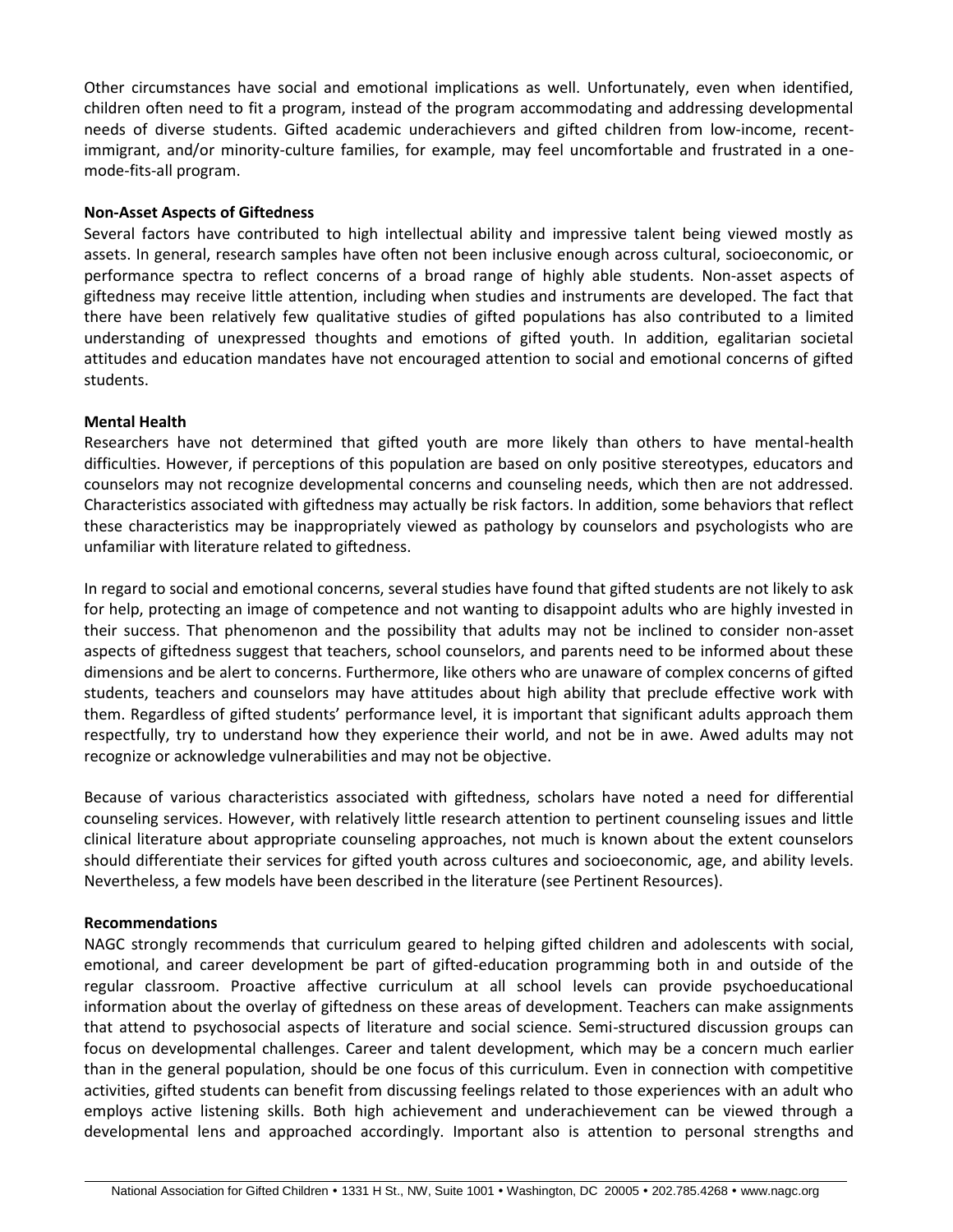resilience. Such strengths may be overshadowed by performance or non-performance and not otherwise affirmed. Finally, these affective concerns should be highlighted when advocating for services, funding, and legislation.

# **Research**

Researchers, school counselors, and other helping professionals can be part of a continuing process of exploring social and emotional development of gifted youth and adults—for example, in connection with perfectionism, underachievement, depression, eating disorders, self-harm, substance use and abuse, and response to life events (e.g., loss and grief, divorce, serious illness, accident, relocation). Other areas in which giftedness has been only rarely, if ever, examined are sexual abuse, obsessive-compulsive disorder, extreme parent-child conflict, difficult developmental transitions, Asperger's syndrome, and physical disability. The subjective experience of asynchronous development (e.g., with cognitive outpacing social and emotional) also warrants additional research attention.

#### **Counselor Preparation**

Given the salience of giftedness in social and emotional development and the likelihood that career and academic concerns have implications for well-being, school and other counselors need to be prepared to work with highly able students. Giftedness should be considered in case conceptualizations and treatment plans. Counselors in any venue can use information related to giftedness to normalize sensitivities and intensities, put developmental challenges and transitions into perspective, and make sense of classroom or social difficulties.